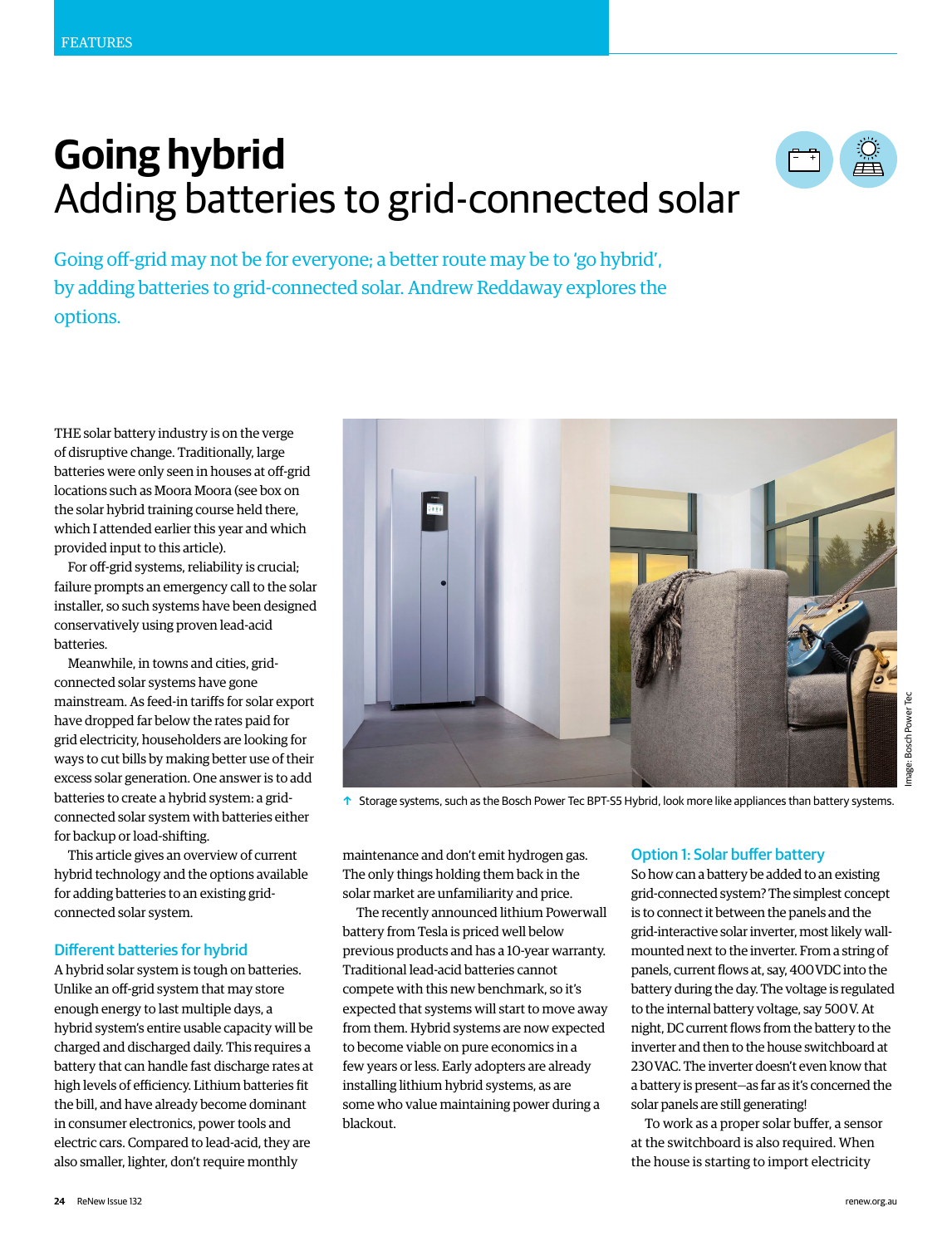

 $\uparrow$  Options 1, 2 and 3 for adding storage to an existing grid-connected solar system. The orange box is the existing grid-interactive inverter. In option 1, the batteries (green) are added between the solar panels and the inverter. In options 2 and 3, no changes are required to the wiring of the grid-interactive inverter; instead, a new circuit is added to the switchboard: In option 2, this connects the batteries (green) and a new inverter/charger (blue); in option 3, an all-in-one system (including batteries and inverter/charger in a fridge-sized box) is connected. Depending on the component housing, all these additions may require protection from the weather and ventilation.

from the grid the battery should discharge, and when the house is starting to export the battery should charge.

The advantage of this approach is that no new conversions from AC to DC are introduced. Costs are minimised as additional inverters aren't required, and efficiency is high. However, blackout backup may not be available, as a typical grid-interactive inverter shuts down when the grid is not present. An issue to check is whether the battery will interfere with the inverter's maximum power point tracker (MPPT). Also, how does panel generation bypass the battery when it's full? If the battery has a lower power rating than the total solar array, will the panel output be clipped?

It appears at least one of the Tesla Powerwall systems is designed to be installed this way (as far as the currently available specs imply, as of early May 2015). Another yet-to-be-deployed product is the Australian Sunsink. SMA sells a grid-interactive inverter with 2 kWh of lithium batteries included, although it is not yet available in Australia.

## Option 2: AC-coupled inverter-charger

An alternative approach is to keep the battery separate from the existing grid-interactive inverter and wire it to the house switchboard. As the switchboard runs at 230 VAC, this is called an AC-coupled system. Batteries are DC, so an inverter-charger is required near the battery. The battery's nominal voltage is likely to be 24 V or 48 VDC.

One advantage of this method is that blackout protection can be provided by the inverter-charger. When the grid goes down, a high-quality hybrid system will step in so fast that house appliances are not disturbed by the changeover. As far as the grid-interactive inverter is concerned a blackout never occurred, so your panels can keep generating. Appliances can be powered by the total output of both the inverter-charger and the grid-interactive inverter (if the sun is shining).

To conserve the battery during a blackout, it is possible to have some high-usage household circuits switch off, such as the oven, air conditioner and pool pump. A petrol or diesel generator is relatively easy to add, with startup controlled by the invertercharger. In fact, a good AC-coupled hybrid system has all the features to disconnect from the mains and go off-grid! However it may be under-sized to run the whole house full-time.

You can also exploit additional strategies to use the battery with such a system. For example, if you have cheap grid electricity in the middle of the night you could use it to charge the battery to cover a morning consumption peak. Another benefit of this method is that the existing solar system is not disturbed, avoiding potential remediation work where standards have changed since the original solar installation.

The main drawback of this approach is the cost of the smart inverter-charger. Also, electricity that goes through the battery requires an additional conversion from AC to DC and back again, reducing efficiency.

An issue to check is how the hybrid system regulates power from the solar panels during a blackout. Some inverter-chargers can communicate with the grid-interactive inverter, throttling its output when the battery approaches capacity. However, this feature may only be available with compatible models of grid-interactive inverter. If this is not possible, the system may not handle a large solar array.

If you're installing a grid-connect solar system now and considering adding batteries later, it's worth checking whether the inverter can communicate with any hybrid inverterchargers.

There are many examples of AC-coupled inverter-charger hybrid systems, using, for example, Schneider Conext, SMA Sunny Island and the Australian Selectronic SP-Pro inverter-chargers.

## Option 3: Self-contained appliance

This option uses an appliance with an inverter-charger in the top and lithium batteries in racks at the bottom, often called an 'all-in-one system'. Installation is simple wheel it in, set it on the floor and wire it into the switchboard. The solar array may connect directly via a DC cable (DC coupled) or via a grid-interactive inverter (AC coupled). Ideally, battery capacity is expandable so you can start with a small capacity to minimise costs, see the effect on your bill and add

## What about microinverters?

Currently it is difficult to add batteries to a microinverter solar system. Option 1 is not possible as electricity from the panels is AC. Options 2 or 3 are problematic as no microinverters can yet communicate with an inverter-charger. This will change when Enphase (the leading microinverter manufacturer) releases their own battery later this year.